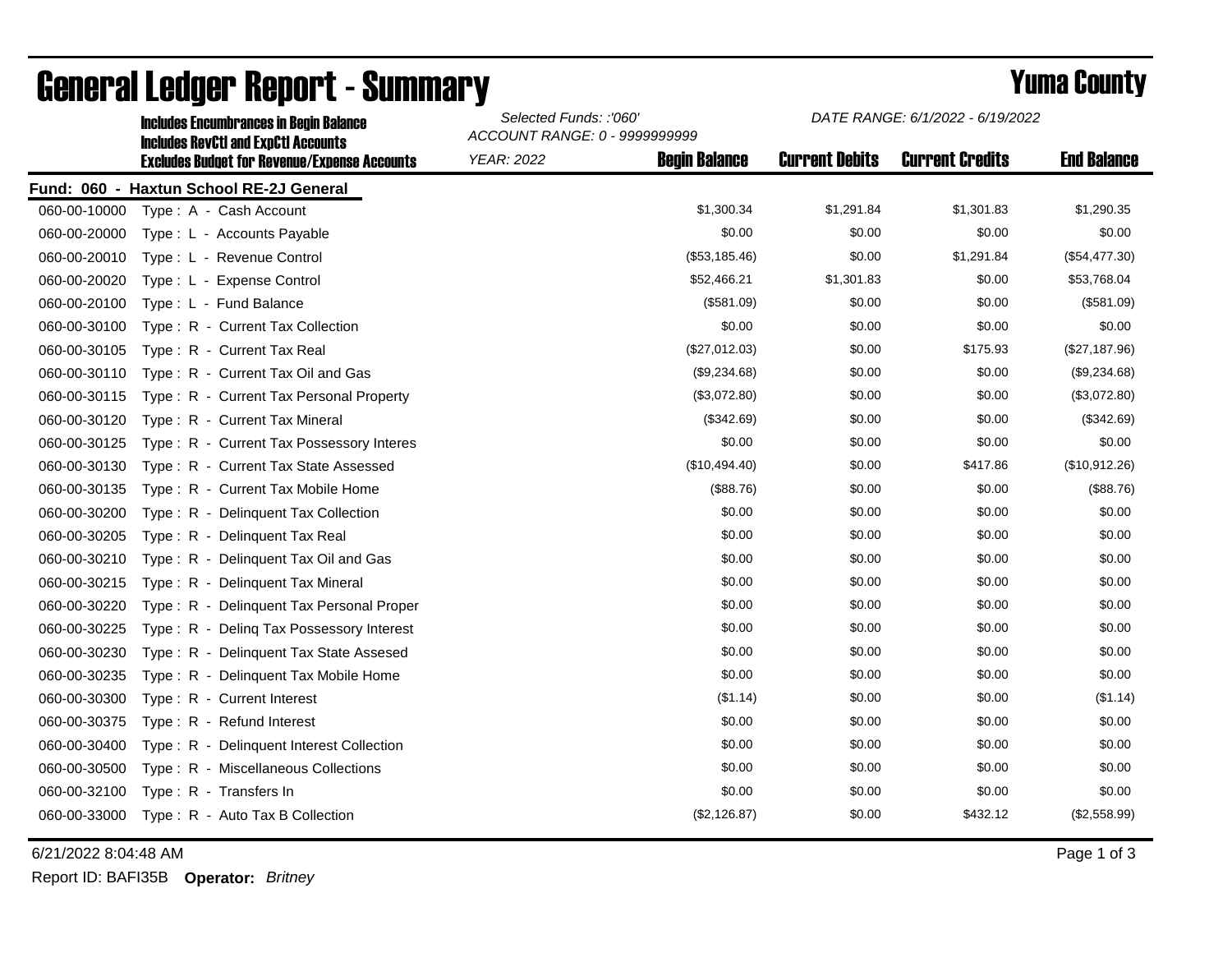|              | <b>Includes Encumbrances in Begin Balance</b><br><b>Includes RevCtI and ExpCtI Accounts</b> |                                              |                                         | Selected Funds: :'060'<br>ACCOUNT RANGE: 0 - 9999999999 |                             | DATE RANGE: 6/1/2022 - 6/19/2022 |                                  |                    |
|--------------|---------------------------------------------------------------------------------------------|----------------------------------------------|-----------------------------------------|---------------------------------------------------------|-----------------------------|----------------------------------|----------------------------------|--------------------|
|              |                                                                                             | Excludes Budget for Revenue/Expense Accounts | YEAR: 2022                              |                                                         | <b>Begin Balance</b>        | <b>Current Debits</b>            | <b>Current Credits</b>           | <b>End Balance</b> |
|              |                                                                                             | Fund: 060 - Haxtun School RE-2J General      |                                         |                                                         |                             |                                  |                                  |                    |
| 060-00-33100 |                                                                                             | Type: $R -$ Auto Tax A & F Collection        |                                         |                                                         | (\$812.09)                  | \$0.00                           | \$265.93                         | (\$1,078.02)       |
| 060-00-49100 |                                                                                             | Type: X - Treasurer Fees                     |                                         |                                                         | \$125.57                    | \$1.49                           | \$0.00                           | \$127.06           |
| 060-00-49401 |                                                                                             | Type: X - Transfer Out                       |                                         |                                                         | \$0.00                      | \$0.00                           | \$0.00                           | \$0.00             |
| 060-00-49500 |                                                                                             | Type: X - Checks Written / ACH Transfer      |                                         |                                                         | \$52,340.64                 | \$1,300.34                       | \$0.00                           | \$53,640.98        |
|              |                                                                                             |                                              | Fund: 060 - Haxtun School RE-2J General | Totals :                                                | (\$719.25)                  | \$3,895.50                       | \$3.885.51                       | (\$709.26)         |
|              |                                                                                             | <b>Total Fund Revenues:</b>                  | \$1.291.84                              |                                                         | <b>Total Fund Expenses:</b> | \$1,301.83                       | <b>Net Revenue Over Expense:</b> | $($ \$9.99)        |

## General Ledger Report - Summary **Example 2018** Yuma County